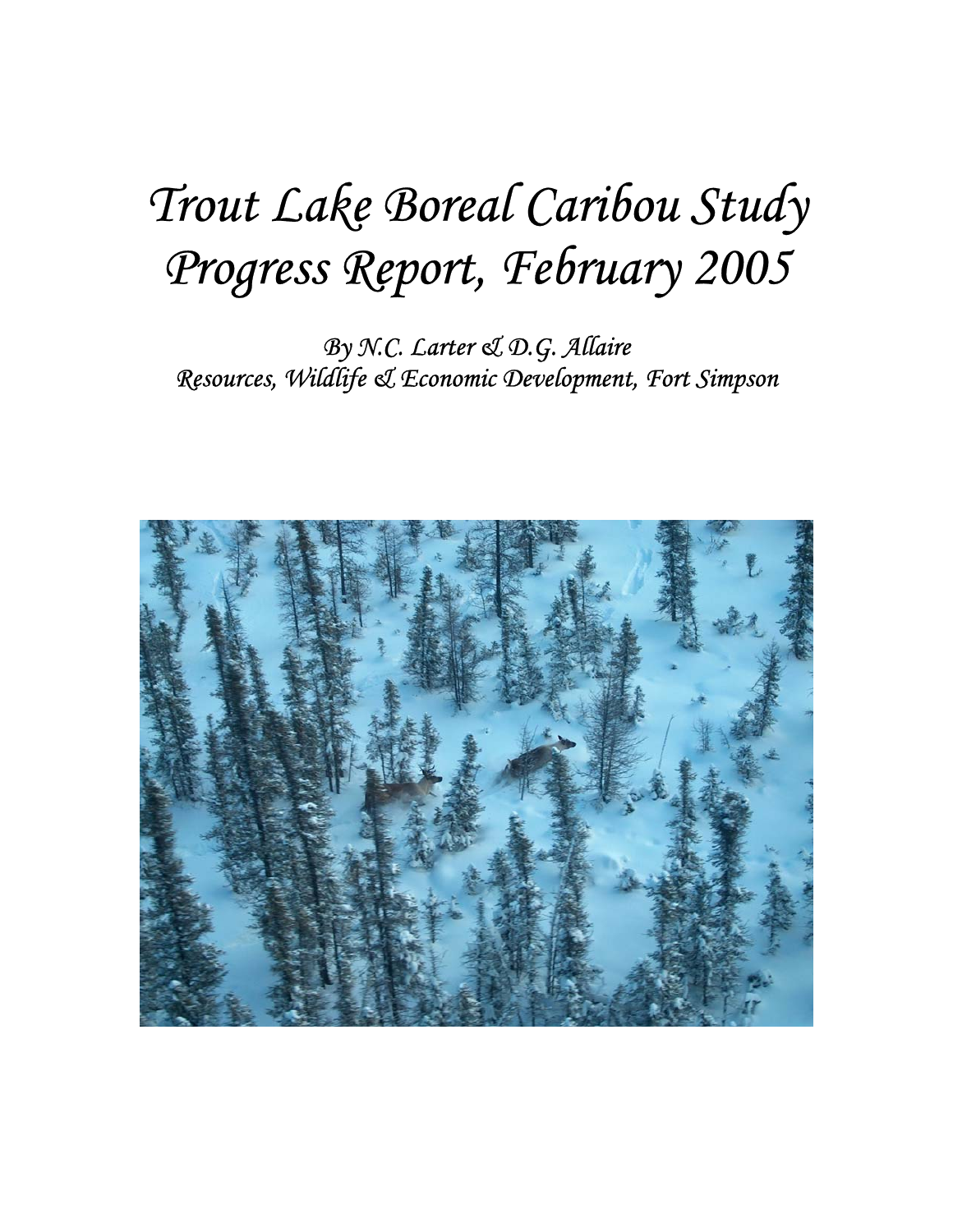#### **Background**

In response to the new federal Species at Risk Legislation and following extensive consultations with the Sambaa K'e Dene Band (SKDB) membership of Trout Lake, the Department of Resources, Wildlife & Economic Development - Dehcho Region initiated an ecological study of boreal caribou in the Trout Lake area (Fig. 1). There was limited scientific knowledge about boreal caribou in the area. Also, SKDB saw the benefits of combining information from this study with their own traditional knowledge study because it could provide information to fill areas where there were gaps in traditional information. This ecological study involved the deployment of satellite radio collars on female boreal caribou in order to document seasonal range use, seasonal movements, calving areas and calving time, fidelity of range use and seasonal movements over a 4-5 year period. Collared females would also be used to provide information on calf production, calf survival, and adult female survival. This study would be one of a number of ecological studies being conducted on boreal caribou in other regions of the Northwest Territories to increase our knowledge of boreal caribou so that in the face of increasing development pressures informed decisions regarding land use could be made.



Figure 1. The 2 main areas planned for collar deployment. Caribou distribution was restricted resulting in deployment being limited to area A.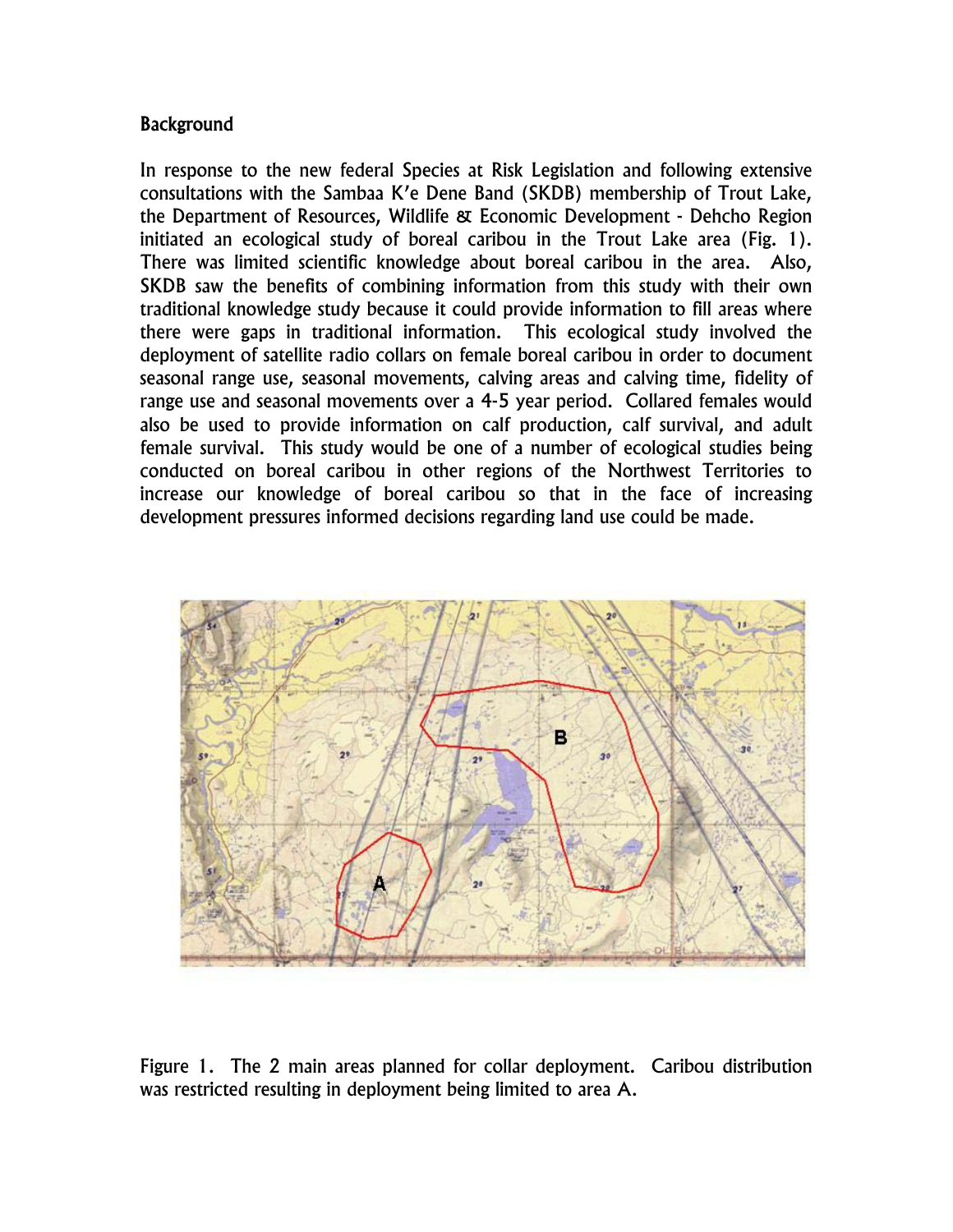#### Satellite Collar Descriptions and Deployment

The satellite collars were designed to provide as much location data as possible over a minimum 4-year period. We deployed ST-20 collars, manufactured by Telonics, on 10 adult female boreal caribou. The collars were designed to remain on the animal after the study period and were the preferred teardrop design with both a satellite and a VHF transmitting beacon (see Fig. 2). The collars would begin satellite transmissions on 1 May 2004. They had a duty cycle that provided satellite locations daily during the 1 May to 14 June period and provided satellite locations once every 3 days for the remainder of the year. The VHF beacons were not duty cycled permitting relocations throughout the duration of the study.



Figure 2. Telonics ST-20 satellite collar.

Caribou were captured by net-gunning them from a helicopter. RWED contracted a professional net-gunning crew to do the work. The crew had to follow strict animal care guidelines during the operation. Blood and fecal samples and an ear plug were collected from each captured animal as long as the opportunity presented itself. Handling times were kept to a minimum. Immediately prior to the deployment of the satellite collars we flew reconnaissance surveys in fixed-wing aircraft to determine the distribution of animals that would be available for collaring and to direct the operation in as efficient a manner as possible. Unfortunately, severe ice crusting of the snow resulted in restricted caribou distribution in late-March 2004. Most animals were found around the Celibeta Lake area (Fig. 1 area A), and hence all 10 collars were deployed on adult female caribou in that area between 29 March and 1 April. Three animals were collared on 29 and 30 March with the final 4 animals being collared on 1 April.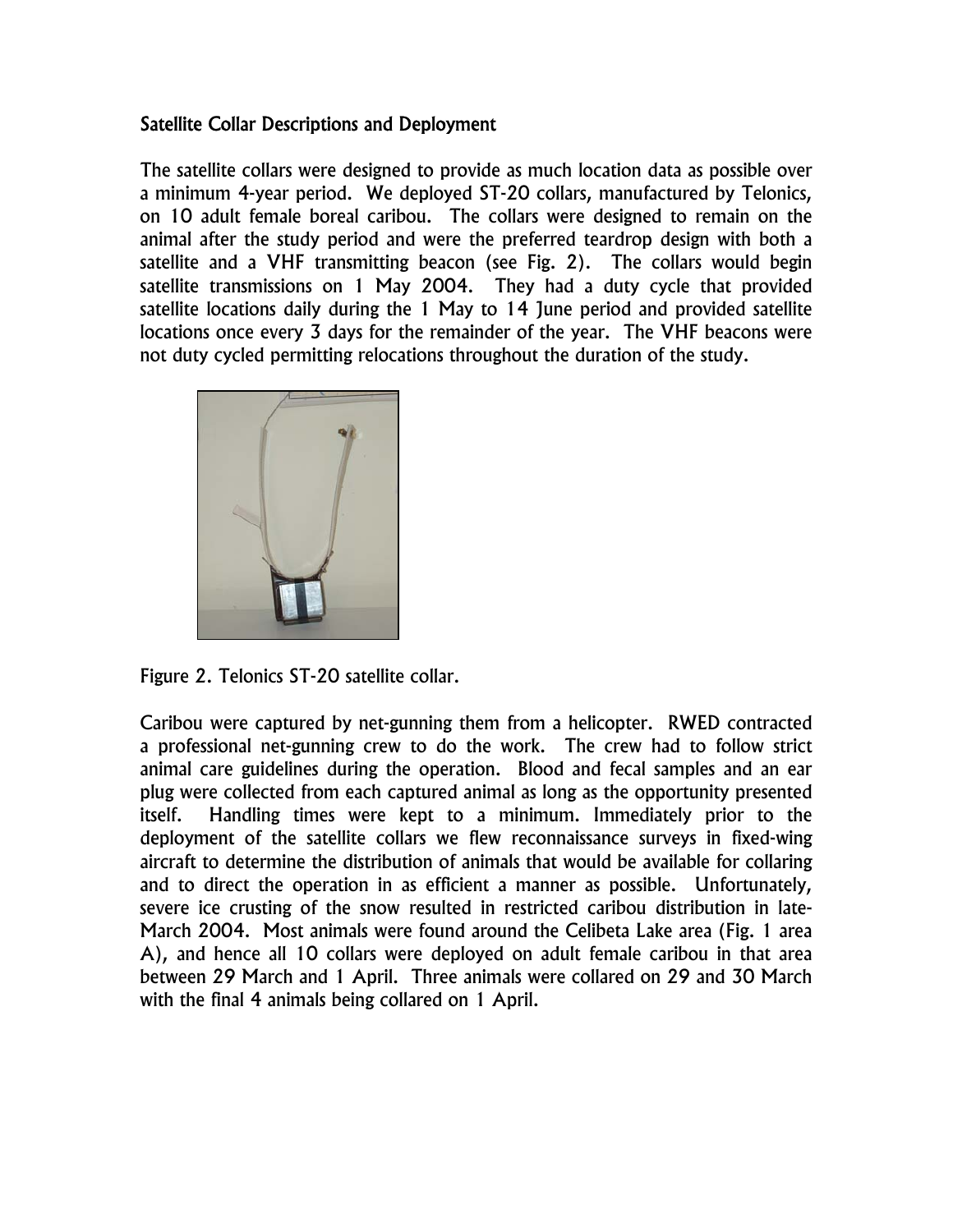### Aerial Relocation Flights

Two annual aerial relocation flights were planned, one post-calving (late May-early June) and one in late fall (late-September). These flights were made so that we could determine how many female caribou had calves and whether the calves survived through the fall. Additional flights would be conducted if and when we had indication that collars were stationary for an extended period of time or there were indications of collar malfunction. These additional flights were also dependent upon aircraft availability. We conducted the first relocation flight on 29 May, 2004 using a Cessna 172. A second flight was made on 3 June, 2004 with an A-Star helicopter. This flight was to investigate what appeared to be a downed collar and was not intended as a flight to relocate all collared animals. The remains of a caribou were located and the collar was retrieved. On 22 September, 2004 using a Cessana 172 we conducted our late-fall relocation flight. Another flight, using a Bell 206B helicopter was made on 25 January, 2005 to investigate a malfunctioning collar; 4 collared caribou were relocated during this flight.

#### Preliminary Findings

We discovered just how elusive boreal caribou were especially in the snow free seasons. Even before leafout and after leafdrop caribou were extremely difficult to get positive observations from the aircraft. It was only during winter that we had a 100% success rate of observing all collared animals that we were searching for using the VHF telemetry equipment. Because we did not observe every collared female during the May, June, and September flights we have limited information on calf production and survival through the summer.

We lost two collared caribou during the first year of the study; one was 14 years old based upon cementum analysis of a tooth that was retrieved from the carcass. An analysis of the satellite locations indicates that both animals died during May. A study of boreal caribou in the Cameron Hills area, immediately to the east of the Trout Lake study area, has indicated that most adult female mortality occurs during May-June (D. Johnson pers. comm.). We managed to locate and retrieve the collars from both mortalities, one during the 3 June flight and the other on 9 August when EnCana kindly provided RWED with helicopter time for an afternoon. The evidence found on the ground at both sites strongly indicated that these caribou had been predated upon by wolves.

There was no indication of a common calving area for female boreal caribou. Contrastingly, all collared females were widely dispersed throughout the area during calving and were found either alone (with or without calf) or with another female (with or without calf). Daily movements were relatively restricted during the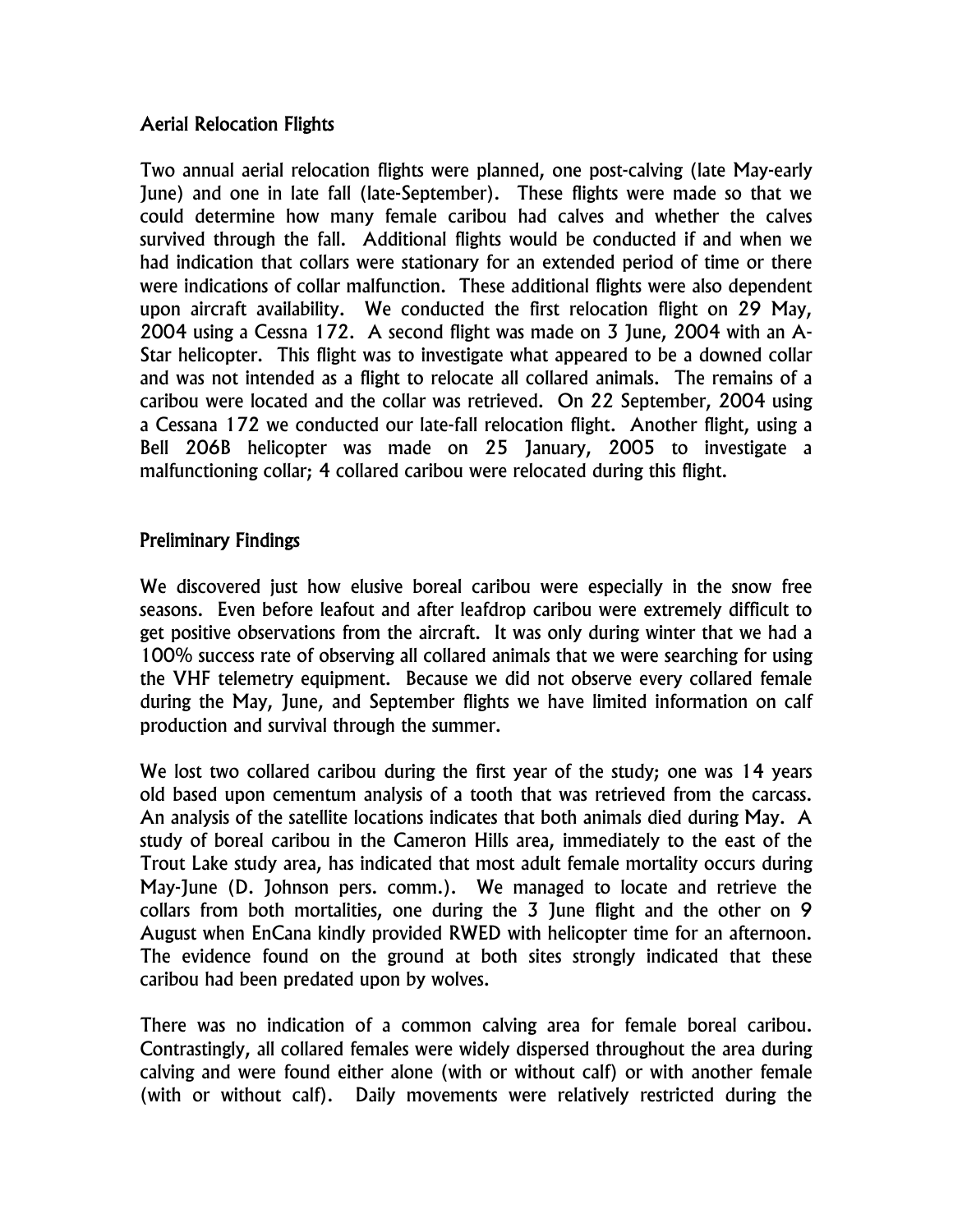calving period. These findings are strikingly similar to those reported for a boreal caribou study in the Inuvik region (Nagy et al 2005). We found that movements were relatively restricted throughout the snow free season; this is based upon location information once every 3 days. By fall there was an indication of modestly increasing group size; the largest group observed was 7 animals. Movements dramatically increased in both direction and distance during winter based upon location information every 3 days. It was not unusual for minimum straight line distances between locations to be up to 20km. At least 2 animals spent part of the winter as much as 20km south of the Northwest Territories-British Columbia border. Group size also was at its largest during winter; the largest group observed was 13 animals. The seasonal changes in group size we found are similar to those reported for boreal caribou in the Inuvik region (Nagy et al. 2005). Collared females made movements in and out of groups during winter. Based upon 10 months of data and approximately 120 locations per currently collared female boreal caribou, the average range is about  $900$ km<sup>2</sup> (using the minimum convex polygon estimator). The average range size we report is similar to that reported from the Cameron Hills area (D. Johnson pers. comm.), but smaller than that reported for the Inuvik region (Nagy et al. 2005).

## Refernces

Nagy JA, Aurait A, Wright W, Slack T, Ellsworth I, Kienzler M. 2005. Ecology of boreal woodland caribou in the Lower Mackenzie Valley, NT: April 2003- November 2004.

Table 1. The status of the 10 female boreal caribou based upon relocation flights since collar deployment to 25 January, 2005. The number indicated is the group size, calves present or absent from heel are identified. Animal relocation but with no visual are listed. Those animals not checked on some flights are indicated.

| ID# | Deployment | 29 May      | 3 June      | 22 September | 25 January |
|-----|------------|-------------|-------------|--------------|------------|
| 100 | 29 March   | 3 no calf   | 1 no calf   | No visual    | 11 no calf |
| 101 | 30 March   | Mortality   |             |              |            |
| 102 | 29 March   | Mortality   |             |              |            |
| 103 | 1 April    | 2 with calf | Unchecked   | No visual    | Unchecked  |
| 104 | 29 March   | 3 no calf   | 3 no calf   | No visual    | Unchecked  |
| 105 | 30 March   | 2 with calf | Unchecked   | No visual    | 3 no calf  |
| 106 | 30 March   | No visual   | 2 with calf | 7 no calf    | 5 no calf  |
| 107 | 1 April    | No visual   | Unchecked   | 3 with calf  | Unchecked  |
| 108 | 1 April    | 1 no calf   | No visual   | 3 no calf    | 4 no calf  |
| 109 | 1 April    | No visual   | Unchecked   | 4 no calf    | Unchecked  |